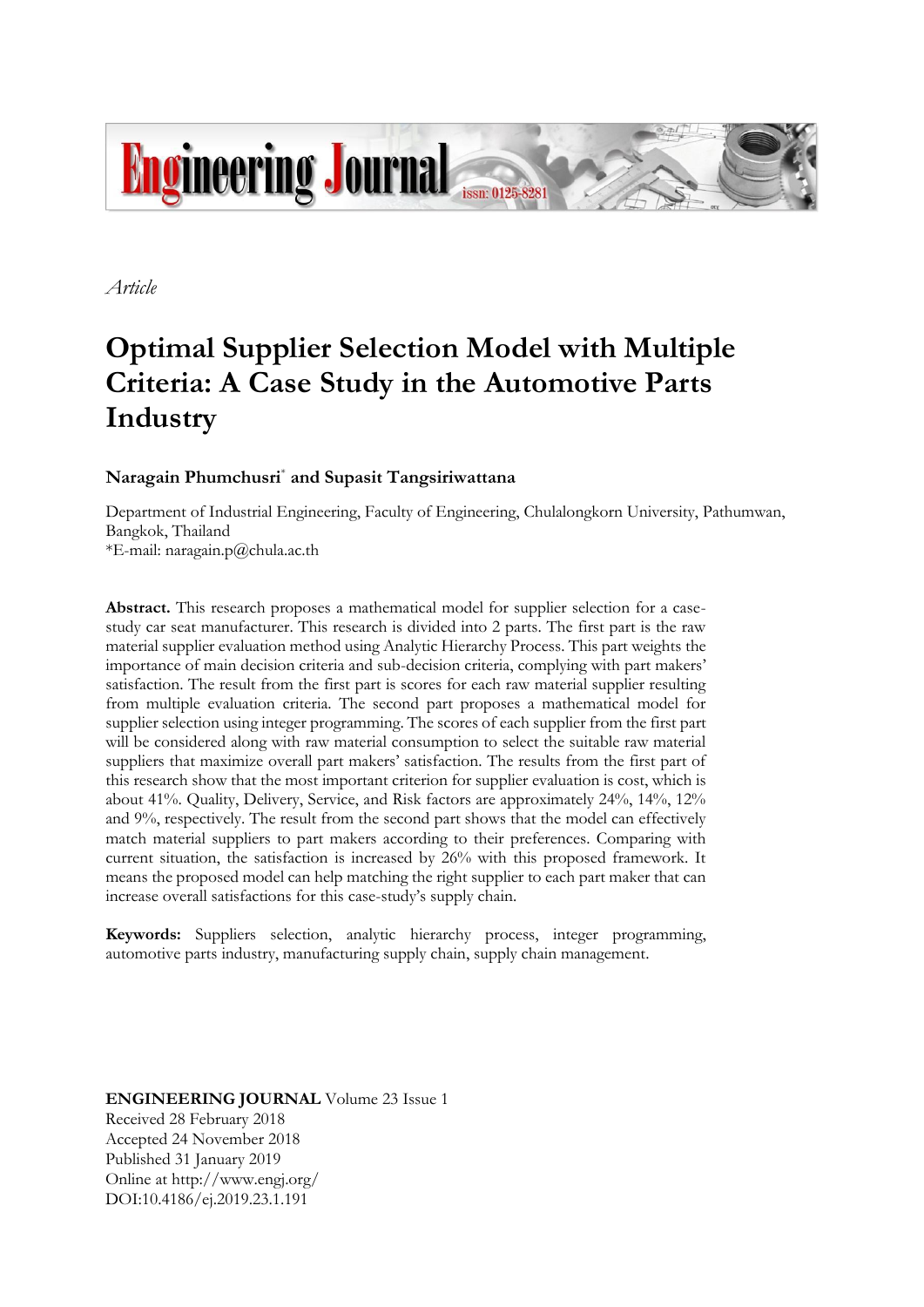## **1. Introduction**

Supplier selection is one of the most important strategies for inbound supply chain management. For automotive industry, vehicle seat is one of the important components that must be supplied to car makers. The case-study company we study in this research is a leading car seat manufacturer in Thailand, having a number of part makers as their direct suppliers. However, each part maker also has many potential raw material suppliers. These suppliers can be classified into 2 mutually exclusive groups: pipe makers and sheet makers. The selection of part makers' suppliers affects the overall performance of the car seats materials supplied to the case-study company. After car seats are manufactured, they will be supplied to car makers who assembly all parts at the final stage of the automotive supply chain. Figure 1 presents an example of car seats supply chain considered in this paper.



Fig. 1. Example of car seats supply chain.

For each car seat structure, there are many small part components which can be grouped into 13 parts, shown in Fig. 2. They are (1) bracket headrest holder, (2) upper pipe frame front back, (3) side frame front back, (4) rear pipe frame front cushion, (5) regular lever, (6) side frame front cushion, (7) slide adjuster, (8) adjuster rod, (9) bracket leg, (10) front panel cushion, (11) connecting rod, (12) lower panel frame front back, and (13) top panel frame front back.



Fig. 2. Car seat structure components.

In the past, the case-study manufacturers allowed each part maker to independently select steel pipe and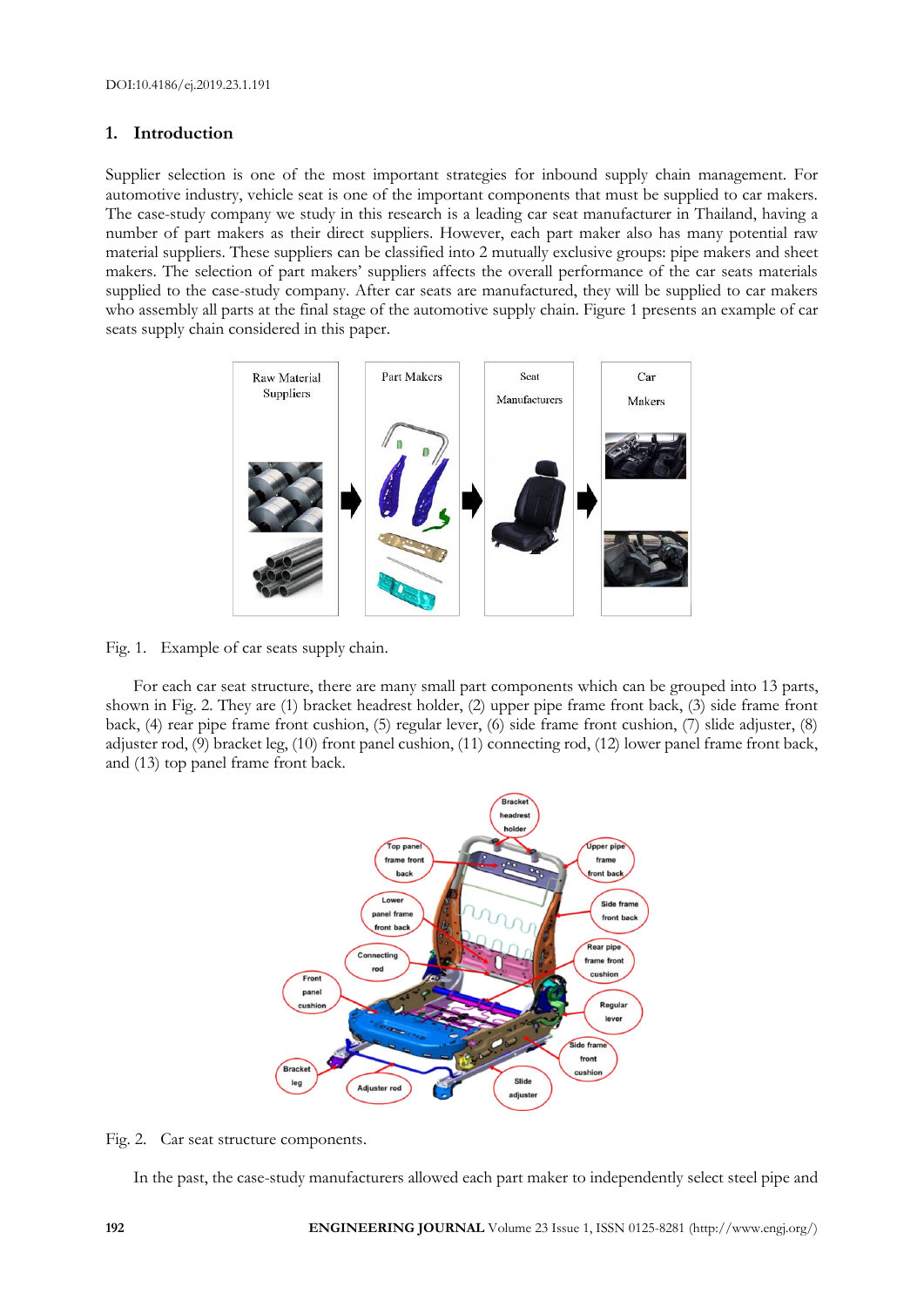steel sheet suppliers. With these independent decisions, each part maker may have different preferences. Some part makers order materials from the same suppliers for multiple years for the convenience of purchasing activities. Some part makers change suppliers according to only one factor, e.g., price. In the past year, there were many problems about material qualities and deliveries, which are caused by inappropriate selection of material suppliers. Thus, this paper proposes a model for evaluating steel pipe and steel sheet suppliers for part makers, by applying Analytic Hierarchy Process (AHP), and a decision model for selecting the suitable raw material supplier for each part maker.

The first part of this research presents evaluation method using Analytic Hierarchy Process (AHP). The criteria considered are selected by evaluators from purchasing management team from all ten part makers. They are cost, quality, delivery, service, and risk management. The reason that it is necessary to evaluate all five criteria is that some material suppliers may offer low cost, but at the same time have low after sale service quality. Taking all criteria into account will help the case-study manufacturer to understand all characteristics of material suppliers. The second part presents an integer programming model for supplier selection that considers the weight of each criterion obtained from the first part of this research. This model aims to maximize overall part makers' satisfaction. This is because the higher part makers' satisfaction, the higher performance of the parts supplied by them.

This paper is organized as follows. In section 2, we provide a review of related literature. In section 3, we explain research methodology for each part. Then, in section 4, we present results obtained by applying the presented methodology to the case-study manufacturer. In section 5, we finally conclude the important points obtained from this research as well as interesting points that can be extended as future work.

#### **2. Literature Review**

Analytic Hierarchy Process (AHP) is a multi-criteria decision-making technique for analyzing complex decisions. It was developed by Saaty to assist in solving complex decision making by considering both subjective and objective evaluation measurement [1]. Figure 3 shows three levels of hierarchy for the AHP. The first, second and third levels are goal, criteria & sub-criteria, and alternative, respectively. AHP applies a pair-wise comparison of the criteria importance with respect to the goal. Thus, it allows finding the relative weight of one criterion as compared to the main goal.



Fig. 3. Structure of levels in Analytic Hierarchy Process.

Among a variety of decisions that can apply AHP to help making analysis, supplier selection is one of them. Houshyar and Lyth [2] proposed a systematic procedure for supplier selection, in which their model included all the relevant factors into the decision, and classified them into critical factors, objective factors, and subjective factors. They also provided a procedure that can be used to evaluate the supplier's performance. Akarte et al. [3] identified 18 criteria for casting supplier assessment and segregated in four groups. They developed a systematic approach to evaluating casting quality suppliers using the analytical hierarchy process, which enables the combination of tangible and intangible criteria and checking the consistency of decision-making. Yu and Tsai [4] developed a framework integrating the AHP and integer programming to rate suppliers' performance regarding incoming raw materials in the context of supplier management, using a case study of the semiconductor industry. They found that the rating weights of primary criteria and sub-criteria for each supplier should be flexibly considered in peak and off seasons to meet actual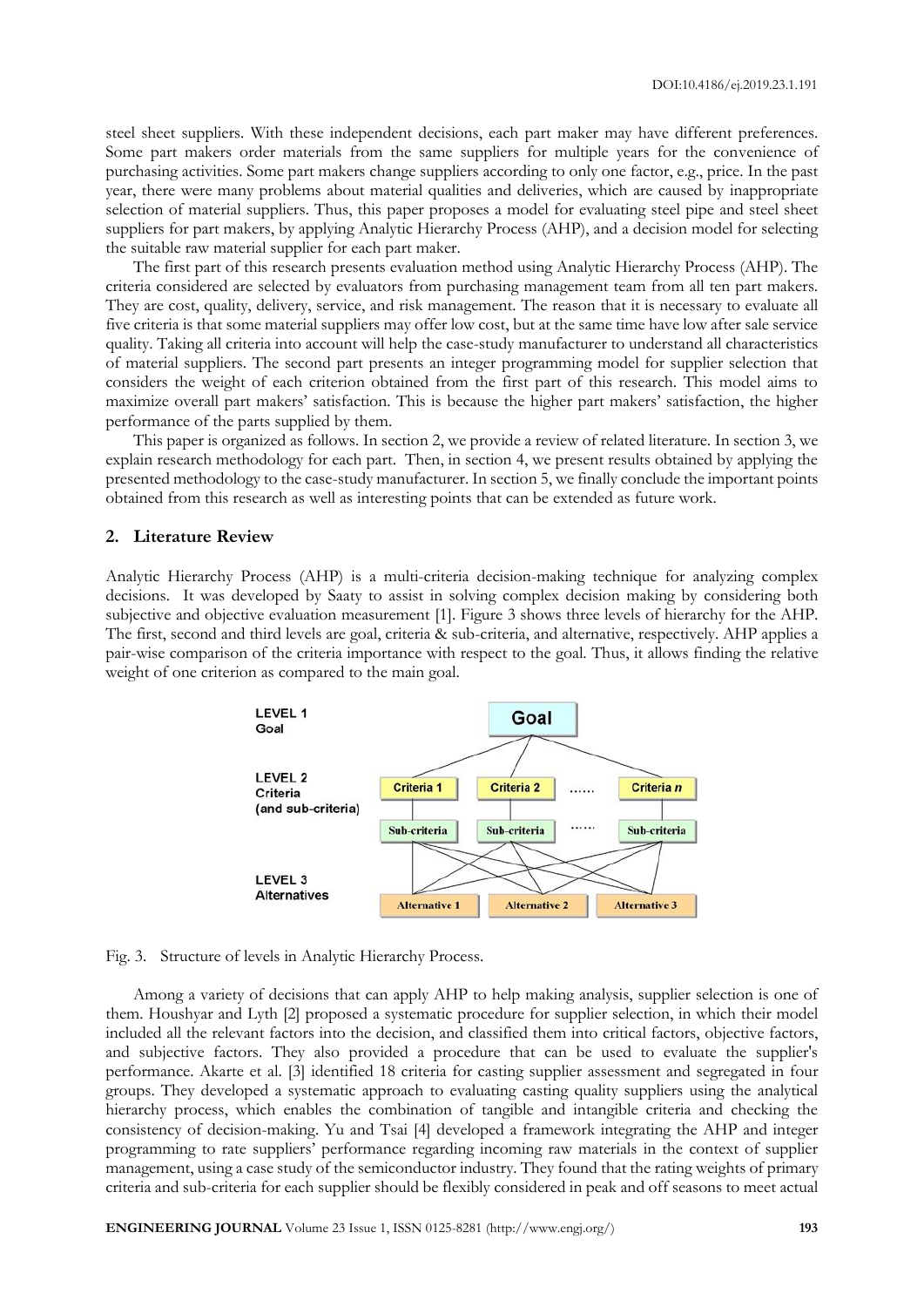requirements. Chen and Wu [5] proposed a modified failure mode and effects analysis (MFMEA) method to select new suppliers from the supply chain risk's perspective and applied AHP to find the weight of each criterion and sub-criterion for supplier selection. Other research that applied AHP in supplier selection can be found in Kahraman et al. [6], Percin [7], Dai and Blackhurst [8], Deng et al. [9], Zhang et al. [10] and Secundo et al. [11].

There are a number of research that proposed alternative approach for supplier selection other than AHP. Research on supplier selection problem that combines lot sizing and supplier choice decisions together are developed by Kasilingam and Lee [12] and Jayaraman et al. [13]. Both presented mixed-integer programming models for supplier selection and determine the lot size of the products. Later, Dahel [14] developed a multi objective mixed integer programming approach to select the number of suppliers to source and the lot size of each product to order to suppliers for a multiproduct, multi-supplier competitive sourcing environment. Lin and Lin [15] developed a fuzzy analytic hierarchy process to identify significant criteria for selection of raw material suppliers by Taiwanese processors of the dried roe of striped mullet Mugil cephalus. They found that while price and quality were considered to be given priority, the ability to meet delivery due dates and time to market, which were critical factors in most previous supplier selection research, were found to be insignificant. Hsu et al. [16] proposed the quality-based supplier selection with fuzzy quality data. They applied the resolution identity result (a well-known method used in fuzzy sets theory) in terms of solving the nonlinear programming problems with bounded variables to construct the membership function of a fuzzy capability-index estimate for each supplier.

Shi et al. [17] presented a basic selection process of green suppliers and developed a systematic data envelopment analysis (DEA) approach that is quantitative to evaluate and select green suppliers using the C2R model of the DEA method and the super-efficiency DEA model, which is based on the C2R model. Their model is used for evaluating and selecting suppliers under the sustainable supply chain environment. Mohammaditabar and Ghodsypour [18] developed a model in capacity-constrained supplier-selection and order-allocation problem, which considered the joint replenishment of inventory items with a direct grouping approach. Lot-sizing with supplier selection (LS-SS) is a fast-growing offspring of two major problem parents in logistics and supply chain management. Razaei et al. [19] proposed an attempt to extend these ideas to an assembly system, by formulating a multi-objective model for an integrative problem of LS-SS for assembly items. Other related works can be found in Saen [20], Rodriguez, et al. [21], Abdollahi et al. [22] and Moghaddam [23].

In automotive supply chain, sourcing decision can plan important role in the overall performance of the supply chain. Schmitz and Platts [24] presented a brief discussion of the literature on inter-organizational performance measurement and contrast existing concepts of intra-organizational performance measurement with the concepts of performance measurement within an automotive supply chain. Schmitz and Platts [25] proposed indications from a study of five vehicle manufacturers in Europe according to their practices of supplier evaluation in the area of logistics. They developed a conceptual framework describing the roles of supplier performance measurement in a context of categorization of functions of intra-organizational performance measurement. Blackhurst et al. [26] developed a supplier risk assessment methodology for measuring, tracking, and analyzing supplier and part specific risk over time for an automotive manufacturer. Their work was claimed to be dynamic risk analysis methodology that cab analyze and monitor supplier risk levels over time. Ghadimi et al. [27] proposed a comprehensive framework to address the sustainable supplier selection and order allocation problem for automotive industry.

While most of the literature mentioned above are related to evaluating direct suppliers, this paper focuses on applying AHP to indirect suppliers (which are suppliers of suppliers). Thus, the evaluation methodology will be designed for the case-study's suppliers to evaluate their suppliers in the automotive supply chain for each criterion. We integrate AHP and integer programming model to identify the most suitable suppliers for each part, subject to required constraints that the case-study company would like to keep as many suppliers as possible in the supply chain. Then we show that the developed algorithm can significantly increase overall satisfactions of parties in this supply chain.

## **3. Methodology**

There are two main parts in this research. The first part is the evaluation of raw material suppliers using Analytic Hierarchy Process in order to obtain the overall performance of each supplier by considering all relevant decision criteria complying with part makers' satisfaction. The second part is a model for supplier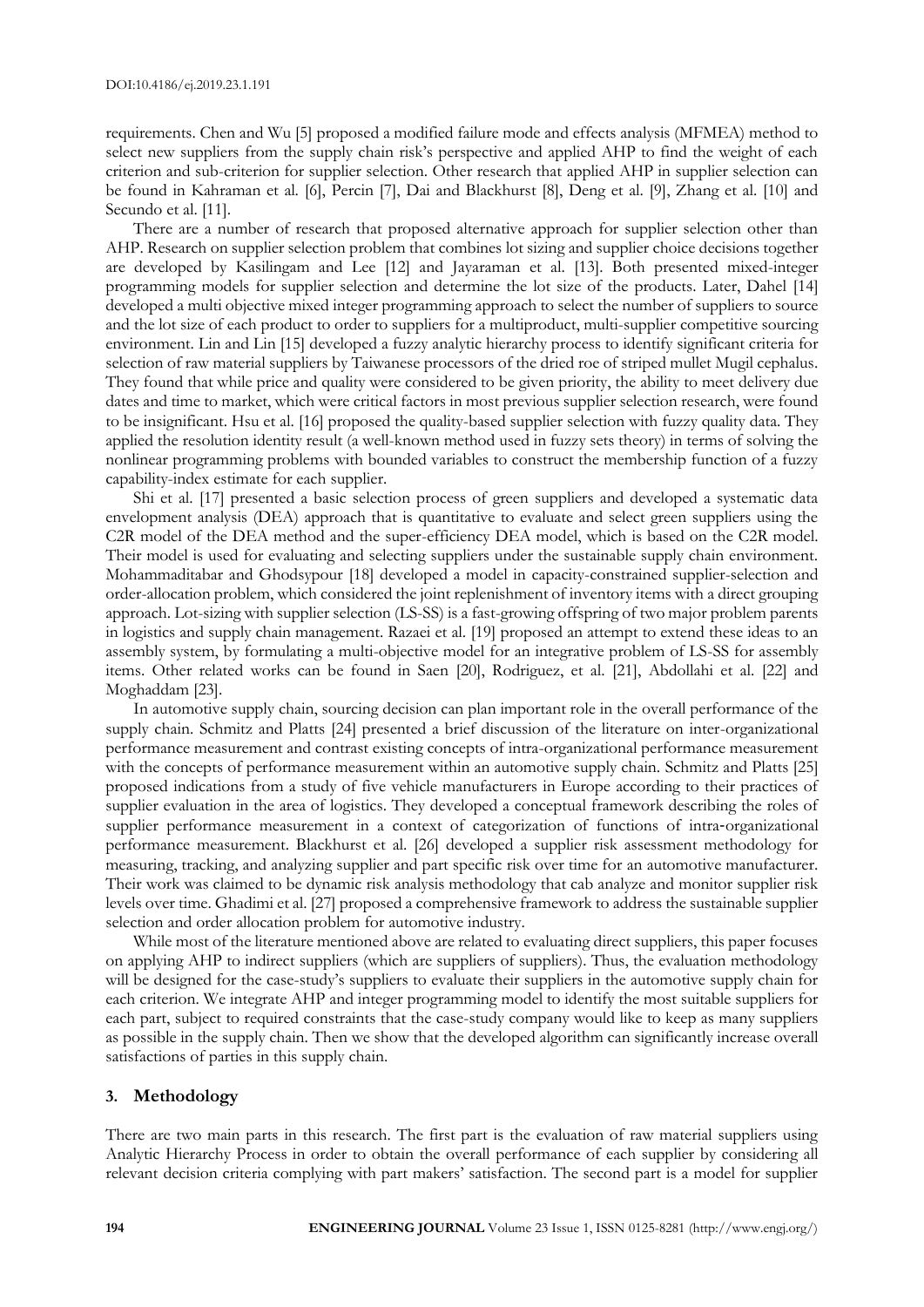section for each material part using integer programming. The methodology of this paper is as follows: (1) study of the case-study manufacturer's current process, (2) data collection, (3) criteria identification, (4) supplier selection model development, (5) result evaluation and (6) conclusion.

#### **3.1. Analytic Hierarchy Process for Supplier Evaluation**

The case-study manufacturer has 10 part makers as their direct suppliers. Each part maker has its own raw material suppliers. In this process, the evaluators are chosen from purchasing management team from 10 part makers. These assessors will evaluate their 8 raw material suppliers (which are divided into two groups: steel sheet and steel pipe suppliers) in this car seat manufacturing industry. From intensive interview, the evaluators have selected 5 main criteria in which they consider to be the most important issues: (1) quality (2) cost (3) delivery performance (4) service and (5) risk. For each criterion, there are sub-criteria that are considered to be important.



Fig. 4. Evaluation process.

Figure 4 shows steps in this evaluation process. First, the evaluators from each part maker are informed about our methodology so that they understand the objective of this process. The intensive interviews are conducted in obtain the main criteria that are important for part makers when they evaluate their raw material suppliers. After obtaining the main criteria, the sub-criteria for each main criterion are obtained from another interview. The sub-criteria for each main criterion obtained from the evaluators are shown in Table 1.

**ENGINEERING JOURNAL** Volume 23 Issue 1, ISSN 0125-8281 (http://www.engj.org/) **195**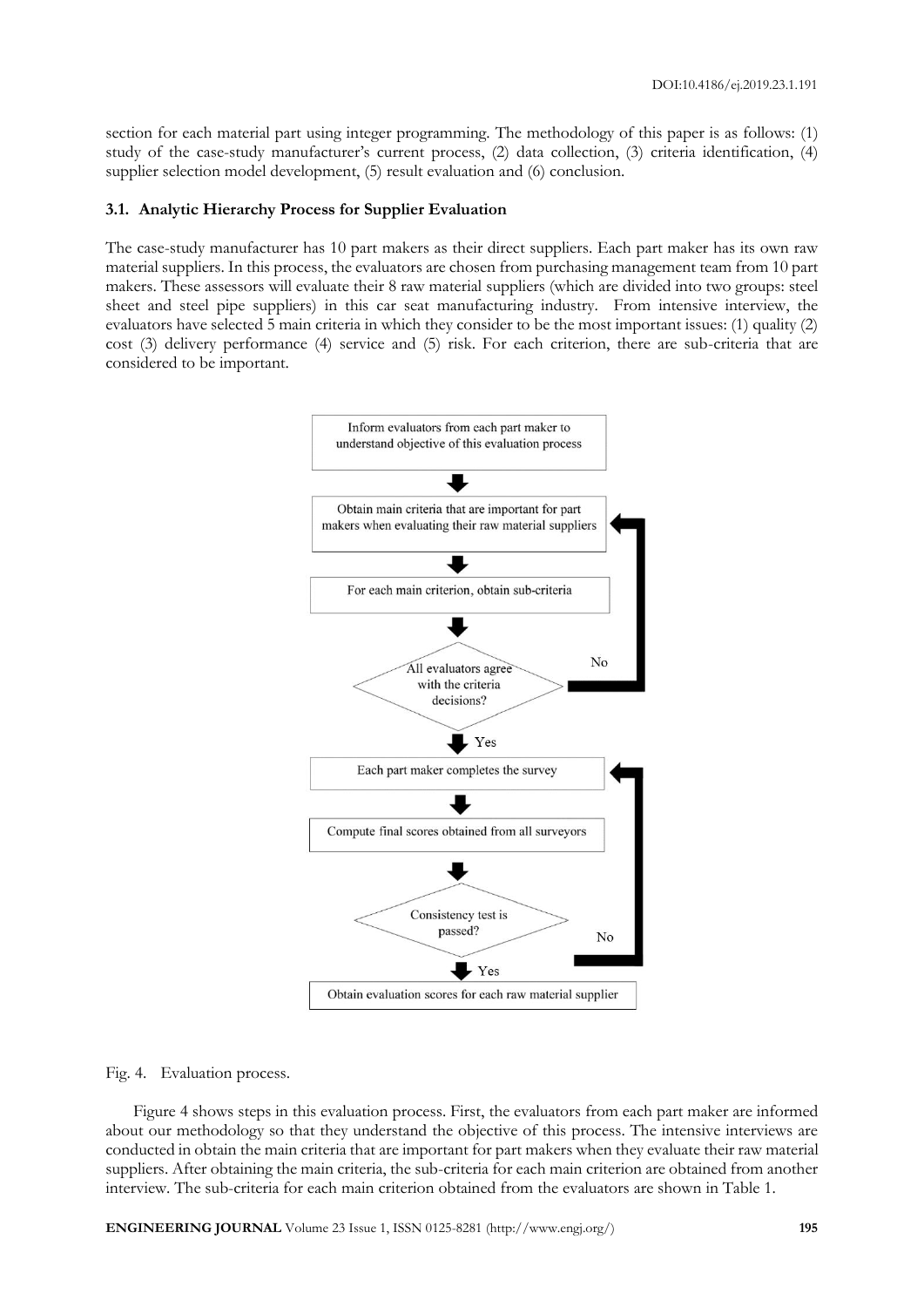#### DOI:10.4186/ej.2019.23.1.191

Each criterion is paired with the other until it meets all possible pairs. This process of pair-wise comparison is used to find the relative importance of the alternatives with respect to each of the criteria. Each criterion will be compared with its pair to get the scores (1 to 9), representing comparative importance of each one compared to the other. In some criteria, although the quantitative data is not available, a qualitative judgment can be used for a pair wise comparison. This qualitative pair wise comparison follows the importance scale suggested by Saaty [1] as shown in Table 2. According the AHP methodology, each child has a local and global priority with respect to the parent. The summation of priorities for all the children of the parents must equal 1. The global priority shows the alternatives relative importance with respect to the main goal of the model. From evaluators' survey results, Table 3 shows comparative scores for each pair of main criteria.

| Main criteria | Sub-criteria                                          |  |  |  |
|---------------|-------------------------------------------------------|--|--|--|
|               | Ability to meet order requirement                     |  |  |  |
|               | Ability to meet quality requirement                   |  |  |  |
|               | Quality of packaging                                  |  |  |  |
| Quality       | Quality consistency                                   |  |  |  |
|               | Quality guarantee                                     |  |  |  |
|               | Final checking of quality before delivery             |  |  |  |
|               | Having suppliers with high credibility                |  |  |  |
|               | Reasonable price for each material supplied           |  |  |  |
| Cost          | Willingness to reduce price                           |  |  |  |
|               | Flexibility for negotiation                           |  |  |  |
|               | Credit time                                           |  |  |  |
|               | Ability to deliver at the committed time and quantity |  |  |  |
|               | Correct delivery documents                            |  |  |  |
|               | Reasonable minimum delivery order                     |  |  |  |
| Delivery      | Drivers manner                                        |  |  |  |
|               | Active response when delays occur                     |  |  |  |
|               | No shortage of suppliers                              |  |  |  |
|               | Delivery flexibility                                  |  |  |  |
|               | Sales response time                                   |  |  |  |
| Service       | Action response time when there<br>are material       |  |  |  |
|               | problems                                              |  |  |  |
|               | Available consultants when needed                     |  |  |  |
|               | New raw material examples available for R&D testing   |  |  |  |
|               | Company overall financial credibility                 |  |  |  |
|               | Ability to meet legal environmental requirement       |  |  |  |
| Risk          | Location                                              |  |  |  |
|               | Business loyalty                                      |  |  |  |
|               | Supply chain resilience                               |  |  |  |

Table 1. Sub-criteria for each criterion.

Table 2. Important scale in pair-wise comparison.

| <b>Importance scale</b> | Description                                      |
|-------------------------|--------------------------------------------------|
|                         | Equal importance for $a$ and $b$                 |
|                         | Weak importance of <i>a</i> over <i>b</i>        |
|                         | Strong importance of <i>a</i> over <i>b</i>      |
|                         | Very strong importance of <i>a</i> over <i>b</i> |
|                         | Absolute importance of <i>a</i> over <i>b</i>    |

Note: 2,4,6, and 8 are intermediate values.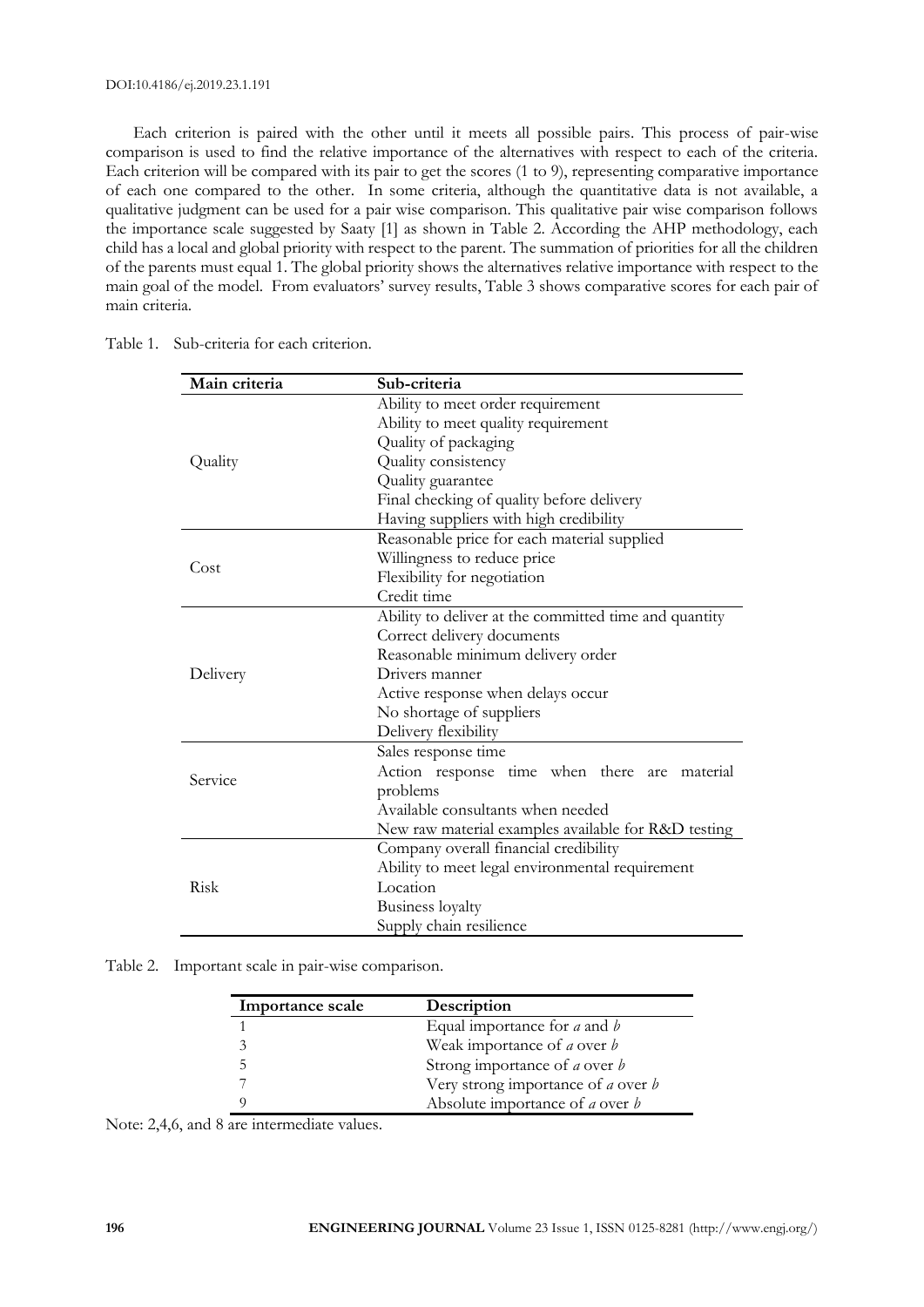| <b>Decision Criteria</b> | Quality | Cost | <b>Delivery</b> | Service | <b>Risk</b> |
|--------------------------|---------|------|-----------------|---------|-------------|
| Quality                  |         |      |                 |         |             |
| Cost                     |         |      |                 |         |             |
| Delivery                 | 1/3     |      |                 |         |             |
| Service                  | l / 3   |      |                 |         |             |
| Risk                     | /2      |      |                 |         |             |
| Sum of column            |         | つつら  |                 |         |             |

Table 3. Comparative scores for each pair of criteria.

After each part maker completes the survey, Table 4 shows AHP normalized scores obtained for each criterion. It is observed that cost is the most important issue with score of 41%. Then, they are quality, delivery, service, and risk management with scores of 24%, 14%, 12% and 9%, respectively.

Table 4. AHP normalized scores for each criterion.

| Decision<br>Criteria | Quality | Cost  | <b>Delivery</b> | <b>Service</b> | <b>Risk</b> | Sum<br>of row | Eigen<br>vector<br>(weight) |
|----------------------|---------|-------|-----------------|----------------|-------------|---------------|-----------------------------|
| Quality              | 0.194   | 0.148 | 0.333           | 0.316          | 0.200       | 1.190         | 0.24                        |
| Cost                 | 0.581   | 0.444 | 0.444           | 0.316          | 0.300       | 2.090         | 0.41                        |
| Delivery             | 0.065   | 0.111 | 0.111           | 0.211          | 0.200       | 0.700         | 0.14                        |
| Service              | 0.065   | 0.148 | 0.056           | 0.105          | 0.200       | 0.57          | 0.12                        |
| Risk                 | 0.097   | 0.148 | 0.056           | 0.053          | 0.100       | 0.45          | 0.09                        |
| Sum of column        | 1.00    | 1.00  | 1.00            | 1.00           | 1.00        | 5.00          | 1.00                        |

From the scores above, the consistency vector for each criterion can be computed as followed.

• Consistency vector of quality =  $[(1.00 \times 0.24) + (0.33 \times 0.41) + (3.00 \times 0.14) + (3.00 \times 0.12) + (2.00 \times 0.09)]$  $/ 0.24 = 5.56$ 

Consistency vector of price =  $[(3.00x0.24) + (1.00x0.41) + (4.00x0.14) + (3.00x0.12) + (3.00x0.09)]$  $/ 0.41 = 5.66$ 

• Consistency vector of delivery =  $[(0.33 \times 0.24) + (0.25 \times 0.41) + (1.00 \times 0.14) + (2.00 \times 0.12)$  +  $(2.00 \times 0.09)$ ] /  $0.14 = 5.30$ 

• Consistency vector of service =  $[(0.33 \times 0.24) + (0.33 \times 0.41) + (0.50 \times 0.14) + (1.00 \times 0.12) + (2.00 \times 0.09)]$  $/ 0.12 = 4.87$ 

• Consistency vector of risk =  $[(0.50x0.24) + (0.33x0.41) + (0.50x0.14) + (0.50x0.12) + (1.00x0.09)]/$  $0.09 = 5.28$ 

The maximum eigenvalue and consistency index (C.I.) can be computed by:

$$
Maximums eigenvalue (\lambda_{max}) = \frac{\sum Eigenvalue}{Number of criteria}
$$
  
=  $\frac{26.67}{5} = 5.33$  (1)

and

$$
C.I. = \frac{(\lambda_{max} - n)}{(n-1)} = \frac{(5.33 - 5)}{(5-1)} = 0.08
$$
 (2)

Random inconsistency Index (R.I.) and consistency ratio (C.R.) are as followed:

**ENGINEERING JOURNAL** Volume 23 Issue 1, ISSN 0125-8281 (http://www.engj.org/) **197**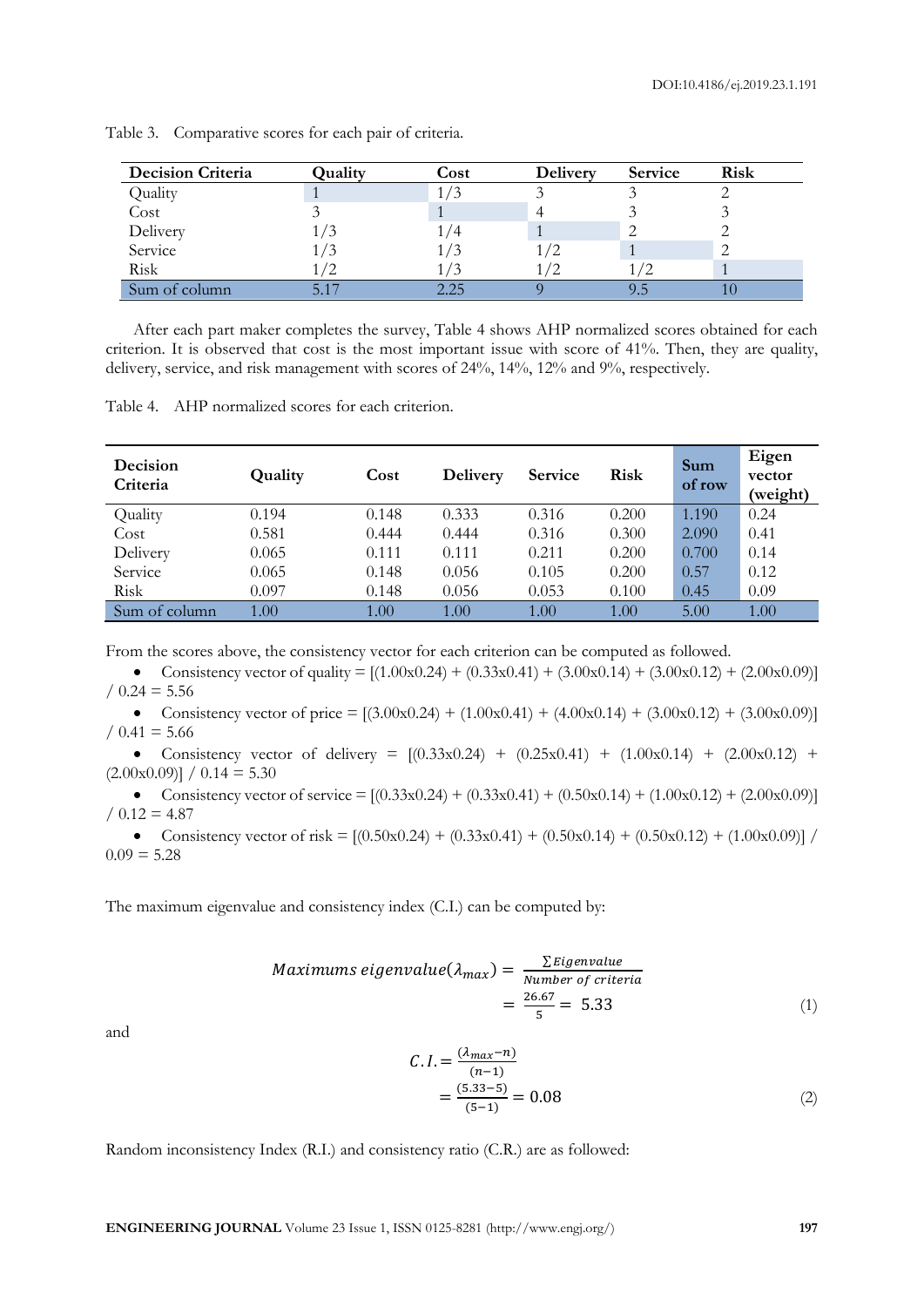$$
R.I. = 1.12
$$
  
\n
$$
C.R. = \frac{C.I.}{R.I.} = \frac{0.08}{1.12} = 0.071
$$
\n(3)

The pair-wise comparison is performed to check the consistency of the result. Since C.R.  $= 0.071 \le 0.10$ , there is no problem of inconsistency from the result and it is valid to apply the result to the next step. Next, the evaluation score for each raw material supplier for supplying each part is obtained using the concept presented in Fig. 5.



Fig. 5. Evaluation score for each supplier for supplying each part.

#### **3.2. Integer Programing Model for Supplier Selection**

In this second part of the research, the decision model is developed using integer programing method. The objective is to choose the right raw material supplier for each part to maximize their overall satisfaction with respect to the case-study company's required constraints. Let decision variables *Xic* be 1 if steel sheet supplier c is chosen to supply part number i (0 otherwise) and  $Y_p$  be 1 if steel pipe supplier  $p$  is chosen to supply part number *j* (0 otherwise). Note that *i* and *j* represent part number that requires steel sheet and steel pipe, respectively, where  $i = \{1, \ldots, I\}$ , and  $j = \{1, \ldots, J\}$ . Let *c* and *p* represent the steel sheet and steel pipe supplier, respectively, where  $c = \{1, ..., C\}$  and  $p = \{1, ..., P\}$ .

The objective function can be written as followed:

$$
Max \ \ Z = \ \sum_{i=1}^{I} \sum_{c=1}^{C} a_{ic} X_{ic} + \sum_{j=1}^{J} \sum_{p=1}^{P} b_{jp} Y_{jp} \tag{4}
$$

where  $a_k$  is satisfaction score that steel sheet supplier *c* received from supplying sheet part number *i* and  $b_p$  is score that steel pipe supplier *p* received from supplying pipe part number *j* (in the evaluation process described in the previous section). Below are constraints for this case-study company:

1) There is only one steel sheet supplier for each sheet part number:

$$
\sum_{c=1}^{C} X_{ic} = 1 \qquad ; \mathbb{Z}i \tag{5}
$$

2) There is only one steel pipe supplier for each pipe part number:

$$
\sum_{p=1}^{P} Y_{jp} = 1 \qquad ; \mathbb{Z}j \tag{6}
$$

3) If *I > C*, the case-study manufacturer would like to keep each of supplier in the network. So, each steel sheet supplier must be chosen to supply at least one sheet part number:

$$
\sum_{i=1}^{I} X_{ic} \ge 1 \qquad ; \mathbb{Z}c \tag{7}
$$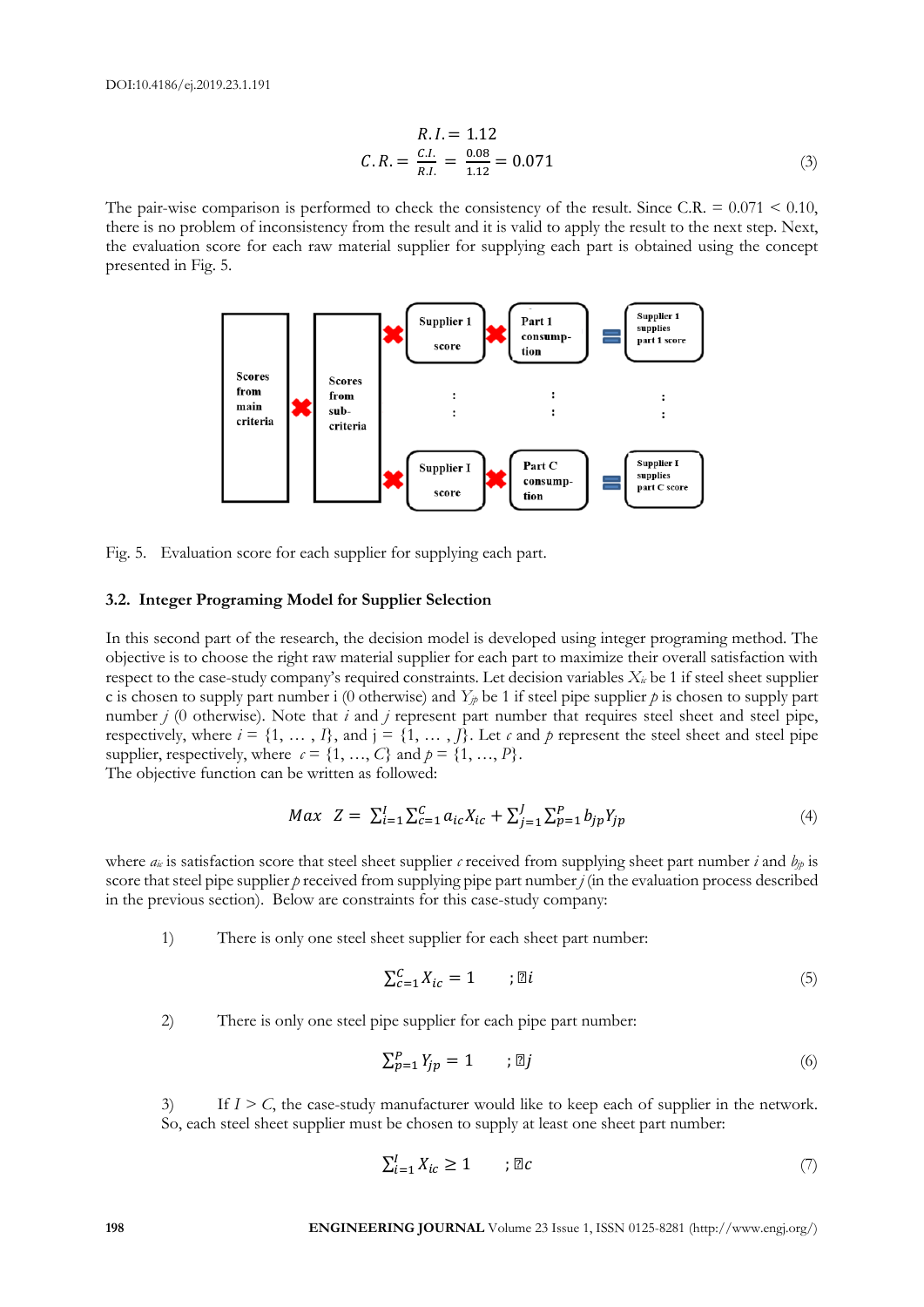If  $I \leq C$ , the number of steel sheet suppliers is at most equal to the number of sheet parts. In this case, each supplier must be chosen to supply at most one sheet part number:

$$
\sum_{i=1}^{I} X_{ic} \le 1 \qquad ; \mathbb{Z}c \tag{8}
$$

4) Similar idea applies to pipe suppliers. If *J > P*, the case-study manufacturer would like to keep each of supplier in the network. So, each steel pipe supplier must be chosen to supply at least one sheet part number:

$$
\sum_{j=1}^{J} Y_{jp} \ge 1 \qquad ; \mathbb{Z}p \tag{9}
$$

If  $J \leq P$ , each steel pipe supplier must be chosen to supply at most one sheet part number:

$$
\sum_{j=1}^{J} Y_{jp} \le 1 \qquad ; \mathbb{Z}p \tag{10}
$$

5) The total cost obtained from this decision must not exceed the cost limit (*L*) (from the previous year's decision):

$$
\sum_{i=1}^{I} \sum_{c=1}^{C} d_{ic} X_{ic} + \sum_{j=1}^{J} \sum_{p=1}^{P} e_{jp} Y_{jp} \le L \tag{11}
$$

where  $d_k$  and  $e_{ik}$  are the cost for suppliers if they are chosen to supply sheet part number  $c$  and pipe part number *p*, respectively.

#### **4. Results and Discussion**

From the survey obtained from all part makers about their satisfaction scores for each material supplier, Table 5 and 6 summarize satisfaction score  $(a_i)$  that steel sheet supplier *c* received from supplying sheet part number *i.* and score that steel pipe supplier *p* received from supplying pipe part number *j,* respectively.

After applying the methodology discussed in the previous section to the case-study company, the results from 10 part makers and 8 raw material suppliers (3 steel sheet suppliers and 5 steel pipe suppliers) are shown in Table 7. It can be observed that steel sheet supplier number 1 is chosen to supply the most number of parts. This is because the evaluation score for supplier number 1 from the first part of this research is the highest. Sheet supplier number 3 is chosen to supply only one part number (just to keep this supplier in the network) because the evaluation score from this supplier is very low. From Table 8, pipe supplier number 4 is not chosen to supply any because the number of parts is less than the number of suppliers, so the model chooses not to include supplier number 4 as its evaluation score is the lowest.

Comparing the case-study company's current decision to the result from the proposed model, it shows that the overall satisfaction can be increased from 30.15 to 37.86, which is about 26% increase from the current decision. After the result is obtained, the case-study company management has approved this new decision and suggested to apply this model the other 6 car seat number produced by this company. Table 9 displays the results of satisfaction score obtained from the proposed model for each car seat number, as compared the current decision. It can be seen that the proposed model can improve the overall satisfaction of the case-study company's part makers for every car seat model.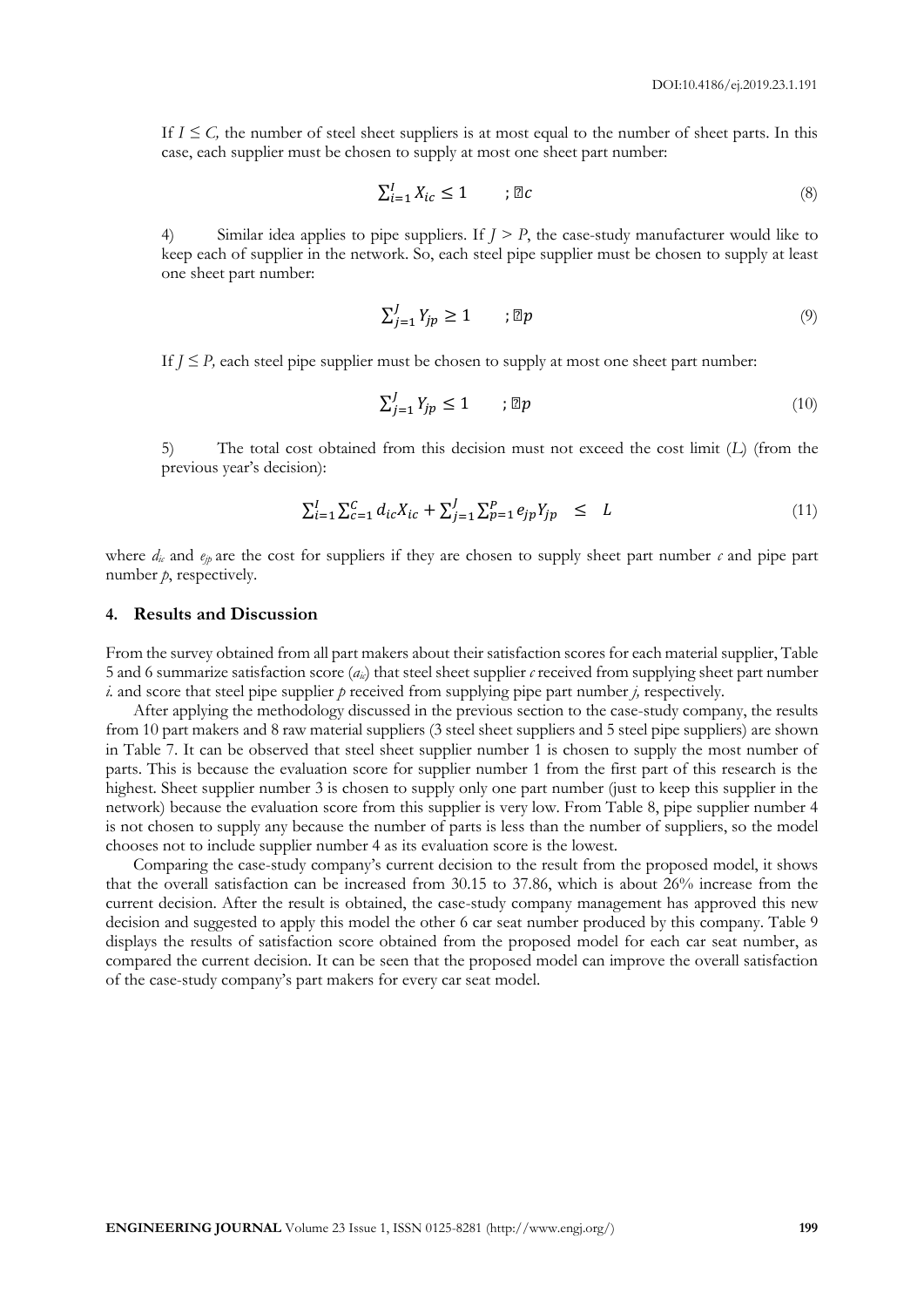| Part no. i       | Percentage<br>of<br>monthly<br>usage | Part<br>maker    | <b>Steel</b><br><b>Sheet</b><br>Supplier<br>$\mathbf c$ | Percentage<br>of<br>satisfaction | Decision<br>variable                                                      | Satisfaction<br>score $(a_{ic})$                          |
|------------------|--------------------------------------|------------------|---------------------------------------------------------|----------------------------------|---------------------------------------------------------------------------|-----------------------------------------------------------|
| $\mathbf{1}$     | 0.96                                 | 9                | $\mathbf{1}$<br>$\overline{c}$<br>$\overline{3}$        | 35<br>36<br>28                   | $\mathbf{X}_{11}$<br>$X_{12}$<br>$X_{13}$                                 | $a_{11} = 0.34$<br>$a_{12} = 0.35$<br>$a_{13} = 0.27$     |
| $\sqrt{2}$       | 1.28                                 | $\mathbf{1}$     | $\mathbf{1}$<br>$\overline{c}$<br>$\overline{3}$        | $30\,$<br>41<br>29               | $\overline{X_{21}}$<br>$X_{22}$<br>$X_{23}$                               | $a_{21} = 0.38$<br>$a_{22} = 0.52$<br>$a_{23} = 0.38$     |
| $\mathfrak{Z}$   | 1.40                                 | $\overline{4}$   | $\mathbf{1}$<br>$\overline{c}$<br>$\overline{3}$        | 39<br>33<br>28                   | $X_{31}$<br>$X_{32}$<br>$X_{33}$                                          | $a_{31} = 0.55$<br>$a_{32} = 0.47$<br>$a_{33} = 0.39$     |
| $\overline{4}$   | 4.34                                 | $\mathbf 5$      | $\mathbf{1}$<br>$\overline{c}$<br>$\overline{3}$        | 41<br>33<br>26                   | $X_{41}$<br>$\mathrm{X}_{42}$<br>$X_{43}$                                 | $a_{41} = 1.79$<br>$a_{42} = 1.42$<br>$a_{43} = 1.12$     |
| $\mathbf 5$      | 2.81                                 | $\mathbf 5$      | $\overline{1}$<br>$\overline{c}$<br>$\overline{3}$      | 41<br>33<br>26                   | $X_{51}$<br>$X_{52}$<br>$X_{53}$                                          | $a_{51} = 1.16$<br>$a_{52} = 0.92$<br>$a_{53} = 0.73$     |
| $\sqrt{6}$       | 1.28                                 | 10               | $\overline{1}$<br>$\overline{c}$<br>$\overline{3}$      | 39<br>38<br>23                   | $\overline{X_{61}}$<br>$X_{62}$<br>$X_{63}$                               | $a_{61} = 0.50$<br>$a_{62} = 0.49$<br>$a_{63} = 0.29$     |
| $\boldsymbol{7}$ | 0.51                                 | $\overline{4}$   | $\mathbf{1}$<br>$\overline{c}$<br>$\mathfrak{Z}$        | 39<br>33<br>28                   | $X_{71}$<br>$X_{72}$<br>$X_{73}$                                          | $a_{71} = 0.20$<br>$a_{72} = 0.17$<br>$a_{73} = 0.14$     |
| $8\,$            | 4.47                                 | $\overline{4}$   | $\mathbf{1}$<br>$\overline{2}$<br>$\overline{3}$        | 39<br>33<br>28                   | $\overline{X_{81}}$<br>$X_{82}$<br>$\mathrm{X}_{83}$                      | $a_{81} = 1.75$<br>$a_{82} = 1.48$<br>$a_{83} = 1.23$     |
| $\overline{9}$   | 2.81                                 | $\mathbf 5$      | $\mathbf{1}$<br>$\overline{c}$<br>$\overline{3}$        | 41<br>33<br>26                   | $\mathbf{X}_{91}$<br>$X_{92}$<br>$X_{93}$                                 | $a_{91} = 1.16$<br>$a_{92} = 0.92$<br>$a_{93} = 0.73$     |
| 10               | 31.91                                | $\boldsymbol{7}$ | $\mathbf{1}$<br>$\overline{c}$<br>$\overline{3}$        | 45<br>24<br>31                   | $\overline{\mathrm{X}}_{101}$<br>$\mathbf{X}_{102}$<br>$\mathbf{X}_{103}$ | $a_{101} = 14.15$<br>$a_{102} = 7.57$<br>$a_{103} = 9.83$ |
| 11               | 19.15                                | 4                | $\overline{1}$<br>$\overline{2}$<br>$\mathfrak{Z}$      | 39<br>33<br>28                   | $X_{111}$<br>$X_{112}$<br>$X_{113}$                                       | $a_{111} = 7.51$<br>$a_{112} = 6.34$<br>$a_{113} = 5.29$  |
| 12               | 5.62                                 | $\overline{4}$   | 1<br>$\overline{c}$<br>$\mathfrak{Z}$                   | 39<br>33<br>28                   | $X_{121}$<br>$X_{122}$<br>$X_{123}$                                       | $a_{121} = 2.20$<br>$a_{122} = 1.86$<br>$a_{123} = 1.55$  |
| 13               | 5.11                                 | $\overline{4}$   | $\mathbf{1}$<br>$\overline{c}$<br>$\overline{3}$        | 39<br>33<br>28                   | $X_{131}$<br>$X_{132}$<br>$X_{133}$                                       | $a_{131} = 2.00$<br>$a_{132} = 1.69$<br>$a_{133} = 1.41$  |
| 14               | 1.66                                 | $\overline{4}$   | $\mathbf{1}$<br>$\overline{c}$<br>$\mathfrak{Z}$        | 39<br>33<br>28                   | $X_{141}$<br>$X_{142}$<br>$X_{143}$                                       | $a_{141} = 0.65$<br>$a_{142} = 0.55$<br>$a_{143} = 0.46$  |

Table 5. Satisfaction score for each steel sheet supplier received from supplying each sheet part no.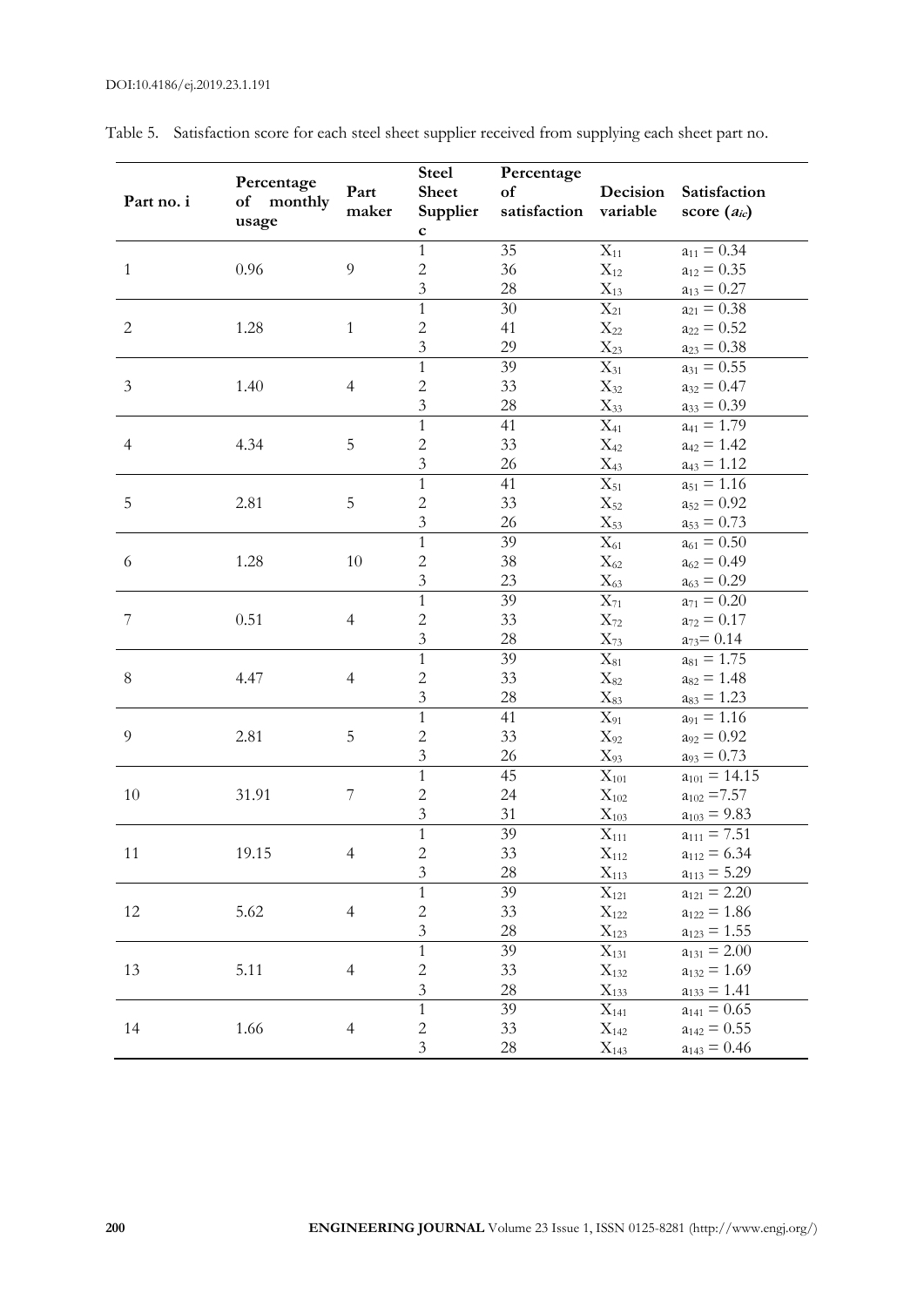| Part no. j               | Percentage<br>of monthly<br>usage | Part<br>maker  | <b>Steel</b><br><b>Sheet</b><br>Supplier<br>p | Percentage<br>of<br>satisfaction | Decision<br>variable | Satisfaction<br>score $(b_{jp})$ |
|--------------------------|-----------------------------------|----------------|-----------------------------------------------|----------------------------------|----------------------|----------------------------------|
|                          |                                   |                | $\mathbf{1}$                                  | 23                               | $Y_{11}$             | $b_{11} = 1.93$                  |
|                          |                                   |                | $\sqrt{2}$                                    | 24                               | $Y_{12}$             | $b_{12} = 1.97$                  |
| 1                        | 8.30                              | $\overline{2}$ | $\overline{3}$                                | 17                               | $Y_{13}$             | $b_{13} = 1.40$                  |
|                          |                                   |                | $\overline{4}$                                | 16                               | $Y_{14}$             | $b_{14} = 1.29$                  |
|                          |                                   |                | 5                                             | 20                               | $Y_{15}$             | $b_{15} = 1.70$                  |
|                          |                                   |                | $\mathbf{1}$                                  | 21                               | $Y_{21}$             | $b_{21} = 0.48$                  |
|                          |                                   |                | $\sqrt{2}$                                    | 24                               | $Y_{22}$             | $b_{22} = 0.55$                  |
| $\overline{2}$           | 2.30                              | 9              | $\overline{3}$                                | 20                               | $Y_{23}$             | $b_{23} = 0.46$                  |
|                          |                                   |                | $\overline{4}$                                | 19                               | $Y_{24}$             | $b_{24} = 0.44$                  |
|                          |                                   |                | 5                                             | 16                               | $Y_{25}$             | $b_{25} = 0.37$                  |
|                          | 3.83                              | 6              | $\mathbf{1}$                                  | 26                               | $Y_{31}$             | $b_{31} = 0.99$                  |
|                          |                                   |                | $\mathbf{2}$                                  | 26                               | $Y_{32}$             | $b_{32} = 1.01$                  |
| $\mathfrak{Z}$           |                                   |                | $\overline{3}$                                | 17                               | $Y_{33}$             | $b_{33} = 0.64$                  |
|                          |                                   |                | $\overline{4}$                                | 15                               | $Y_{34}$             | $b_{34} = 0.56$                  |
|                          |                                   |                | 5                                             | 17                               | $Y_{35}$             | $b_{35} = 0.64$                  |
| $\overline{\mathcal{A}}$ |                                   |                | $\mathbf{1}$                                  | 23                               | $Y_{41}$             | $b_{41} = 0.53$                  |
|                          |                                   |                | $\sqrt{2}$                                    | 24                               | $Y_{42}$             | $b_{42} = 0.54$                  |
|                          | 2.29                              | $\overline{2}$ | 3                                             | 17                               | $Y_{43}$             | $b_{43} = 0.39$                  |
|                          |                                   |                | $\overline{4}$                                | 16                               | $Y_{44}$             | $b_{44} = 0.36$                  |
|                          |                                   |                | 5                                             | $20\,$                           | $Y_{45}$             | $b_{45} = 0.47$                  |

Table 6. Satisfaction score for each steel pipe supplier received from supplying each pipe part no.

Table 7. Steel sheet supplier selection result.

|                   | Steel sheet supplier selection result from |                       |  |  |
|-------------------|--------------------------------------------|-----------------------|--|--|
| Sheet part number | <b>Current Decision</b>                    | <b>Proposed Model</b> |  |  |
| $\mathbf{1}$      | sheet supplier no.3                        | sheet supplier no.2   |  |  |
| $\overline{2}$    | sheet supplier no.3                        | sheet supplier no.2   |  |  |
| 3                 | sheet supplier no.2                        | sheet supplier no.2   |  |  |
| $\overline{4}$    | sheet supplier no.2                        | sheet supplier no.1   |  |  |
| 5                 | sheet supplier no.2                        | sheet supplier no.1   |  |  |
| 6                 | sheet supplier no.3                        | sheet supplier no.1   |  |  |
|                   | sheet supplier no.2                        | sheet supplier no.3   |  |  |
| 8                 | sheet supplier no.1                        | sheet supplier no.1   |  |  |
| 9                 | sheet supplier no.2                        | sheet supplier no.1   |  |  |
| 10                | sheet supplier no.3                        | sheet supplier no.1   |  |  |
| 11                | sheet supplier no.2                        | sheet supplier no.1   |  |  |
| 12                | sheet supplier no.2                        | sheet supplier no.2   |  |  |
| 13                | sheet supplier no.2                        | sheet supplier no.2   |  |  |
| 14                | sheet supplier no.2                        | sheet supplier no.2   |  |  |

Table 8. Steel pipe supplier selection result.

| Pipe part number | Steel pipe supplier selection result from |                       |  |  |
|------------------|-------------------------------------------|-----------------------|--|--|
|                  | <b>Current Decision</b>                   | <b>Proposed Model</b> |  |  |
|                  | pipe supplier no.2                        | pipe supplier no.2    |  |  |
|                  | pipe supplier no.5                        | pipe supplier no.3    |  |  |
|                  | pipe supplier no.4                        | pipe supplier no.1    |  |  |
|                  | pipe supplier no.3                        | pipe supplier no.5    |  |  |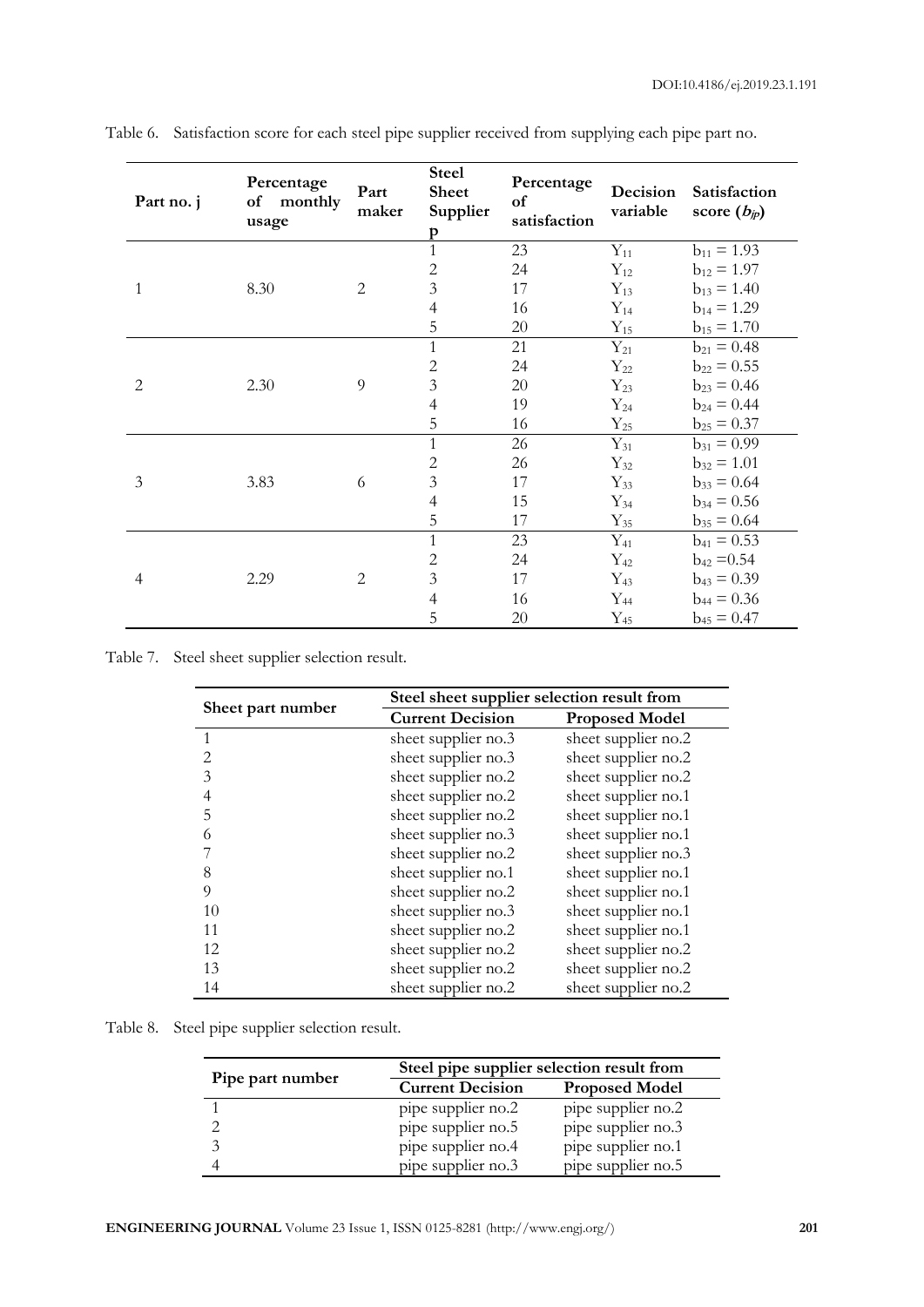| Car seat model | <b>Satisfaction</b><br>score<br>from<br>current<br>decision | Satisfaction score<br>from the proposed<br>model | Percentage<br>increase |
|----------------|-------------------------------------------------------------|--------------------------------------------------|------------------------|
|                | 30.15                                                       | 37.86                                            | 25.57                  |
|                | 26.43                                                       | 28.85                                            | 9.15                   |
| 3              | 27.58                                                       | 30.31                                            | 9.91                   |
|                | 26.31                                                       | 27.92                                            | 6.12                   |
|                | 26.91                                                       | 26.94                                            | 0.14                   |
|                | 29.72                                                       | 30.85                                            | 3.81                   |
|                | 28.89                                                       | 34.28                                            | 18.65                  |

Table 9. Comparison of satisfaction scores from current decision and proposed model for each car seat model.

## **5. Conclusion**

In this paper, a mathematical model for evaluating second-tier suppliers of a case-study car seat manufacturer is developed by applying Analytic Hierarchy Process (AHP) and integer programming. This model helps the case-study company to obtain its suppliers' insight about how its suppliers (part makers) assess their suppliers (raw material suppliers). As the problem description, objective and constraints of this case-study company are different compared to those in the literature, there is a necessity of model development proposed in this paper for this particular problem. The results from the first part of this study show that the most important criterion is cost which is about 41%. Quality, Delivery, Service, and Risk factors are 24%, 14%, 12% and 9%, respectively.

In the second part of this research, an integer programming model is developed for supplier selection that considers the weight of each criterion obtained from the first part of this research. This model's objective is to maximize overall satisfaction for the part makers of the case-study manufacturer. After applying the proposed model to a car seat model produced by the case-study company, it is found the overall satisfaction can be increased from 30.15 (the company's current decision) to 37.86 (the proposed model), which is about 26% increase from the current decision. The management team of the case-study company also approves to apply our model to other car seat models and the result shows that our proposed model can improve the overall satisfaction of the case-study company's part makers for every car seat model.

For future research, it is interesting to extend our proposed model to other automotive parts with complex supply chain. In that case, it is necessary to obtain new evaluation criteria which are important for the part makers. Also, different constraints have to be considered to match requirements between material suppliers and part makers.

### **References**

- [1] T. L. Saaty, "How to make a decision: The analytic hierarchy process," *European Journal of Operational Research*, vol. 48, no. 1, pp. 9-26, 1990.
- [2] A. Houshyar and D. Lyth, "A systematic supplier selection procedure," *Computers and Industrial Engineering*, vol. 23, no. 1-4, pp. 173-176, 1992.
- [3] M. M. Akarte, N. V. Surendra, B. Ravi, and N. Rangara, "Web based casting supplier evaluation using analytical hierarchy process," *Journal of the Operational Research Society*, vol. 52, no. 5, pp. 511-522, 2001.
- [4] J. R. Yu and C. C. Tsai, "A decision framework for supplier rating and purchase allocation: A case in the semiconductor industry," *Computers and Industrial Engineering*, vol. 55, no. 3, pp. 634–646, 2008.
- [5] P. S. Chen and M. T. Wu, "A modified failure mode and effects analysis method for supplier selection problems in the supply chain risk environment: A case study," *Computers and Industrial Engineering*, vol. 66, no. 4, pp.634–642, 2013.
- [6] C. Kahraman, U. Cebeci, and Z. Ulukan, "Multi‐criteria supplier selection using fuzzy AHP," *Logistics Information Management*, vol. 16, no. 6, pp. 382-394, 2003.
- [7] S. Perçin, "An application of the integrated AHP‐PGP model in supplier selection," *Measuring Business Excellence*, vol. 10, no. 4, pp.34-49, 2006.